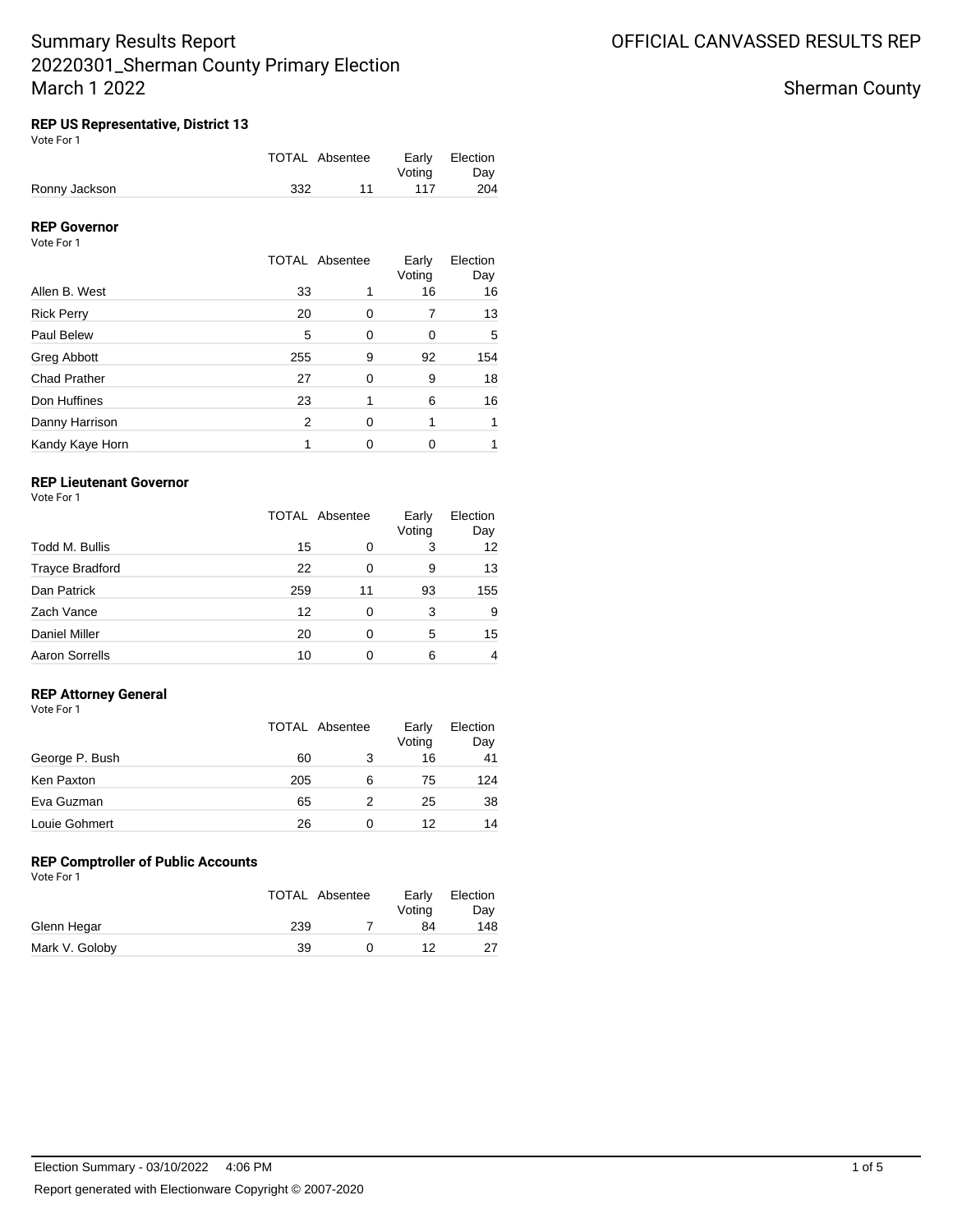Sherman County

#### **REP Comm General Land Office** Vote For 1

|                        |    | <b>TOTAL Absentee</b> | Early<br>Voting | Election<br>Day |
|------------------------|----|-----------------------|-----------------|-----------------|
| Jon Spiers             | 84 | 1                     | 19              | 64              |
| Ben Armenta            | 5  | 0                     | 2               | 3               |
| Rufus Lopez            | 6  | 0                     | 2               | 4               |
| Victor Avila           | 22 | 0                     | 11              | 11              |
| Don W. Minton          | 24 | 2                     | 11              | 11              |
| <b>Tim Westley</b>     | 45 | 0                     | 17              | 28              |
| <b>Weston Martinez</b> | 10 | $\Omega$              |                 | 9               |
| Dawn Buckingham        | 79 | 3                     | 33              | 43              |

### **REP Commissioner of Agriculture**

Vote For 1

|                  |     | TOTAL Absentee | Early<br>Voting | Election<br>Day |
|------------------|-----|----------------|-----------------|-----------------|
| Carey A. Counsil | 25  |                |                 | 14              |
| Sid Miller       | 215 | 6              | 67              | 142             |
| James White      | 71  |                | 30              | 40              |

## **REP Railroad Commissioner**

|                        | TOTAL Absentee |   | Early<br>Voting | Election<br>Day |
|------------------------|----------------|---|-----------------|-----------------|
| Wayne Christian        | 165            | 6 | 64              | 95              |
| Sarah Stogner          | 28             |   | 8               | 20              |
| Tom Slocum Jr          | 37             |   | 11              | 26              |
| Dawayne Tipton         | 29             |   | 8               | 20              |
| Marvin "Sarge" Summers | 25             |   | 10              | 15              |

#### **REP Justice, Supreme Court, Pl 3** Vote For 1

|                | TOTAL Absentee | Votina | Early Election<br>Dav |
|----------------|----------------|--------|-----------------------|
| Debra Lehrmann | 274            | 95     | 170                   |

#### **REP Justice, Supreme Court, Pl 5** Vote For 1

|               | TOTAL Absentee | Votina | Early Election<br>Dav |
|---------------|----------------|--------|-----------------------|
| Rebeca Huddle | 281            | 96     | 176                   |

## **REP Justice, Supreme Court, Pl 9**

| Vote For 1       | TOTAL Absentee |   | Early<br>Voting | Election<br>Day |
|------------------|----------------|---|-----------------|-----------------|
| David J. Schenck | 141            | Δ | 45              | 92              |
| Evan Young       | 127            |   | 45              | 80              |

## **REP Judge, Ct of Crim App, Pl 2**

| Vote For 1 |  |
|------------|--|
|            |  |

|               | <b>TOTAL Absentee</b> |   | Votina | Early Election<br>Dav |
|---------------|-----------------------|---|--------|-----------------------|
| Mary Lou Keel | 251                   | a | 87     | 155                   |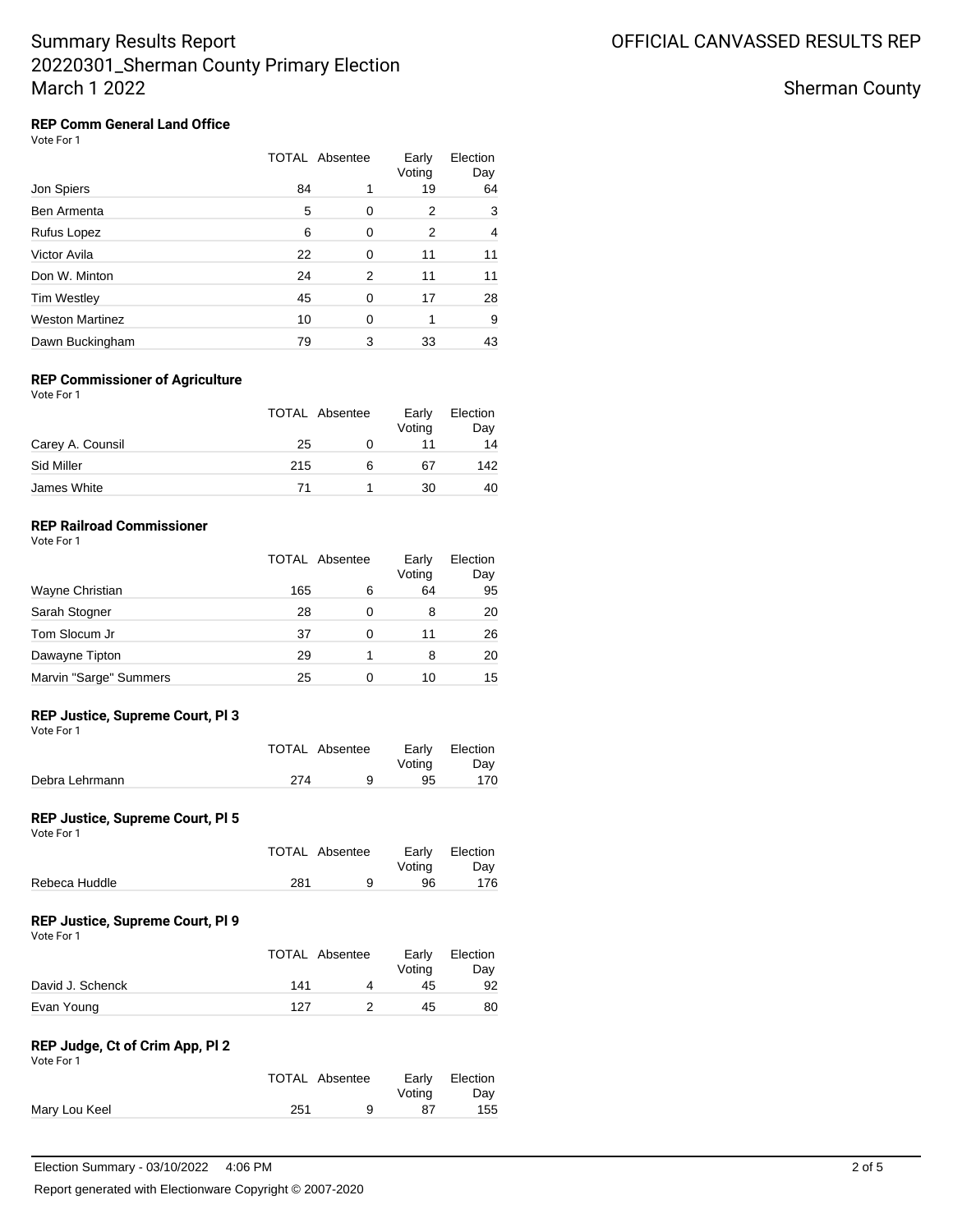# Sherman County

#### **REP Judge, Ct of Crim App, Pl 5** Vote For 1

|              | TOTAL Absentee |   | Early<br>Votina | Election<br>Day |
|--------------|----------------|---|-----------------|-----------------|
| Clint Morgan | 147            | 5 | 51              | 91              |
| Scott Walker | 124            |   | 43              | 79              |

## **REP Judge, Ct of Crim App, Pl 6**

Vote For 1

|                       | TOTAL Absentee | Votina | Early Election<br>Dav |
|-----------------------|----------------|--------|-----------------------|
| Jesse F. McClure, III | 256            | 87     | 160                   |

### **REP Member, State BoE, Dist 15**

Vote For 1

|              | TOTAL Absentee |   | Early<br>Votina | Election<br>Dav |
|--------------|----------------|---|-----------------|-----------------|
| Aaron Kinsey | 175            | 5 | 55              | 115             |
| Jay Johnson  | 108            |   | 41              | 65              |

### **REP State Senator, Dist 31**

|                       |     | <b>TOTAL Absentee</b> |    | Election<br>Day |
|-----------------------|-----|-----------------------|----|-----------------|
| <b>Kevin Sparks</b>   | 154 | 5                     | 55 | 94              |
| Jesse Quackenbush     | 25  |                       | 9  | 16              |
| <b>Stormy Bradley</b> | 77  | 3                     | 27 | 47              |
| <b>Tim Reid</b>       | 86  |                       | 34 | 52              |

### **REP State Representative, Dist 87**

| Vote For 1 |                |    |                 |                 |
|------------|----------------|----|-----------------|-----------------|
|            | TOTAL Absentee |    | Early<br>Votina | Election<br>Day |
| Four Price | 331            | 10 | 124             | 197             |

#### **REP Justice, 7 Ct of App Dist, Pl 4** Vote For 1

|            | <b>TOTAL Absentee</b> | Votina | Early Election<br>Dav |
|------------|-----------------------|--------|-----------------------|
| Larry Doss | 269                   | 93     | 167                   |

#### **REP Dist Judge, 69th Judicial Dist** Vote For 1

|           | TOTAL Absentee |    | Voting | Early Election<br>Dav |
|-----------|----------------|----|--------|-----------------------|
| Kim Allen | 315            | 11 | 113    | 191                   |
|           |                |    |        |                       |

### **REP County Judge** Vote For 1

|                          |      | TOTAL Absentee |        | Early Election |
|--------------------------|------|----------------|--------|----------------|
|                          |      |                | Votina | Day            |
| <b>Terri Beth Carter</b> | -318 | 11             | 113    | 194            |

### **REP County and District Clerk**

| Vote For 1   |     |                |                 |                 |
|--------------|-----|----------------|-----------------|-----------------|
|              |     | TOTAL Absentee | Early<br>Votina | Election<br>Dav |
| Laura Rogers | 311 | 11             | 112             | 188             |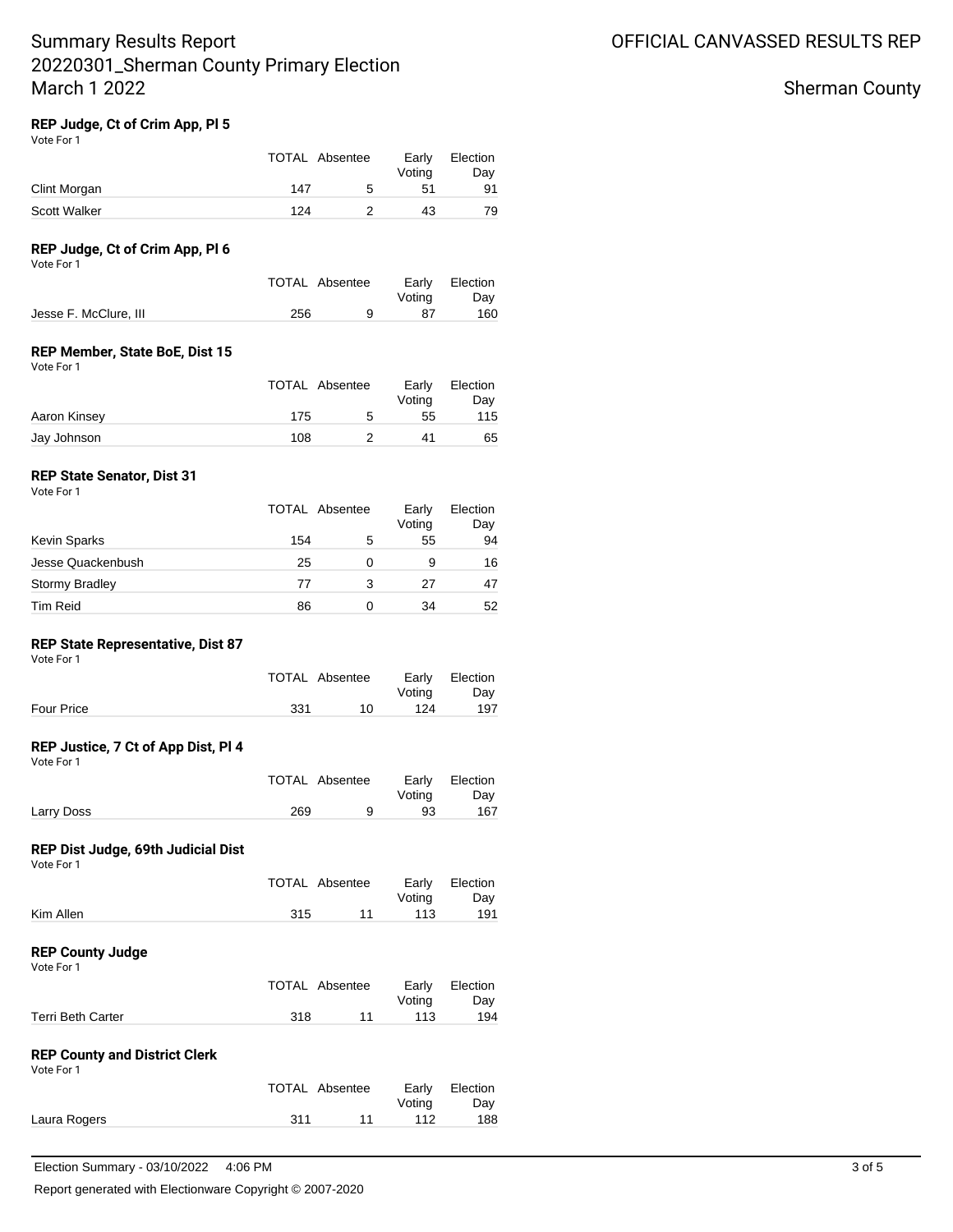## **REP Treasurer**

| Vote For 1                                          |           |                       |                 |                 |
|-----------------------------------------------------|-----------|-----------------------|-----------------|-----------------|
|                                                     |           | <b>TOTAL Absentee</b> | Early           | Election        |
| Alicia Law                                          | 321       | 11                    | Voting<br>114   | Day<br>196      |
|                                                     |           |                       |                 |                 |
| <b>REP County Commissioner Pct 2</b>                |           |                       |                 |                 |
| Vote For 1                                          |           |                       |                 |                 |
|                                                     |           | <b>TOTAL Absentee</b> | Early<br>Voting | Election<br>Day |
| <b>Terry Brandvik Etling</b>                        | 40        | 0                     | 7               | 33              |
| Terry L. Matthews                                   | 43        | 1                     | 18              | 24              |
| <b>REP County Commissioner Pct 4</b><br>Vote For 1  |           |                       |                 |                 |
|                                                     |           | <b>TOTAL Absentee</b> | Early<br>Voting | Election<br>Day |
| David Davis                                         | 108       | 4                     | 53              | 51              |
| <b>REP Justice of the Peace</b><br>Vote For 1       |           |                       |                 |                 |
|                                                     |           | <b>TOTAL Absentee</b> | Early           | Election        |
| Brenda J. Acker                                     | 318       | 11                    | Voting<br>110   | Day<br>197      |
| <b>REP County Chair</b>                             |           |                       |                 |                 |
| Vote For 1                                          |           |                       |                 |                 |
|                                                     |           | <b>TOTAL Absentee</b> | Early<br>Voting | Election<br>Day |
| Susie E. Spurlock                                   | 305       | 9                     | 105             | 191             |
| <b>REP Proposition 1</b><br>Vote For 1              |           |                       |                 |                 |
|                                                     |           | <b>TOTAL Absentee</b> | Early<br>Voting | Election<br>Day |
| YES                                                 | 350       | 10                    | 126             | 214             |
| NO.                                                 | 13        | 1                     | 3               | 9               |
| <b>REP Proposition 2</b><br>Vote For 1              |           |                       |                 |                 |
|                                                     |           | <b>TOTAL Absentee</b> | Early           | Election        |
| <b>YES</b>                                          | 269       | 7                     | Voting<br>89    | Day<br>173      |
|                                                     | 80        | 1                     |                 | 44              |
| <b>NO</b><br><b>REP Proposition 3</b><br>Vote For 1 |           |                       | 35              |                 |
|                                                     |           | <b>TOTAL Absentee</b> | Early<br>Voting | Election<br>Day |
| <b>YES</b><br><b>NO</b>                             | 340<br>22 | 11<br>0               | 121<br>8        | 208<br>14       |

#### **REP Proposition 4** Vote For 1

| 1 U U U U U | TOTAL Absentee |    | Early<br>Voting | Election<br>Day |
|-------------|----------------|----|-----------------|-----------------|
| <b>YES</b>  | 340            | 11 | 120             | 209             |
| NO.         | 20.            |    |                 | 12              |

# Sherman County